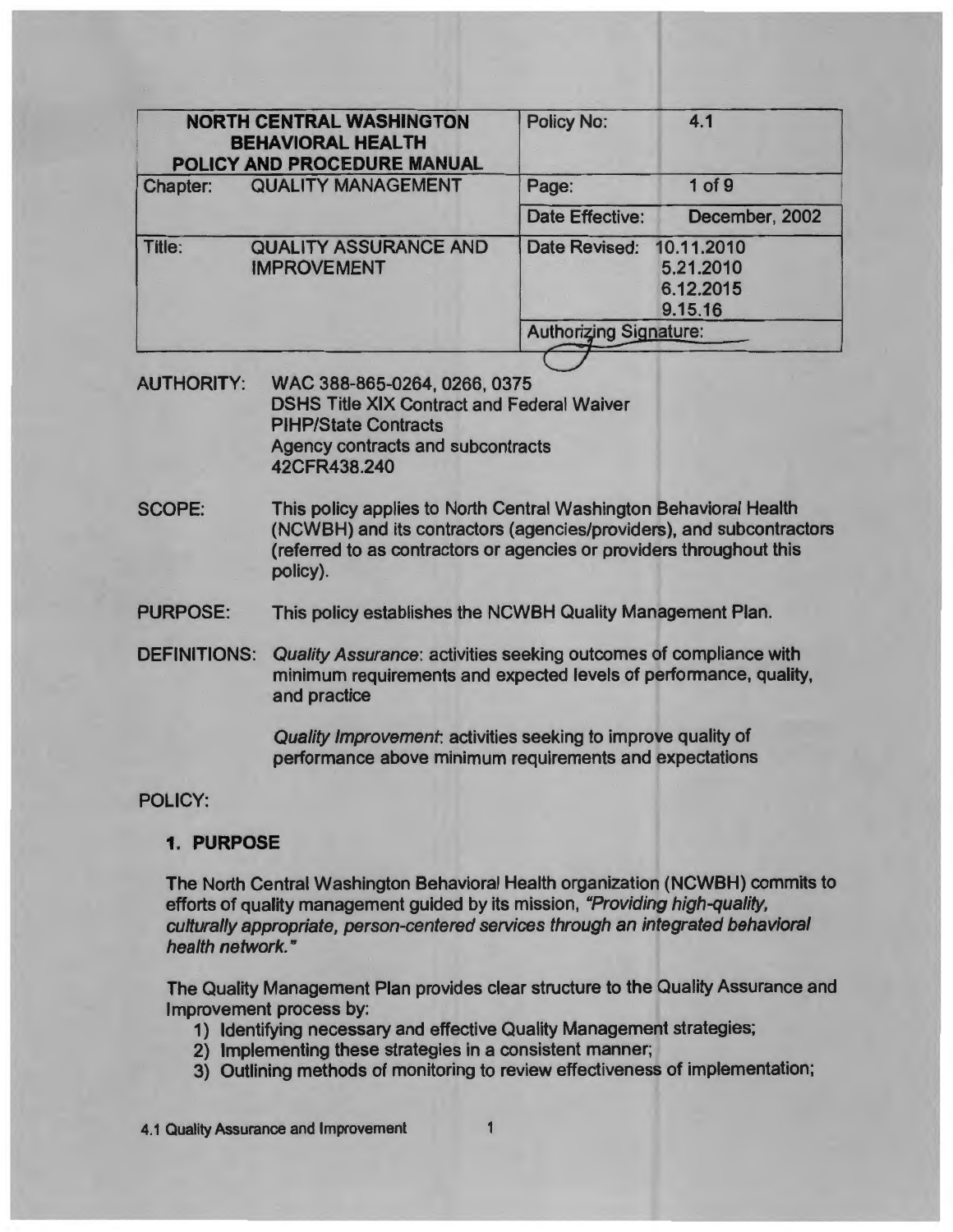- 4) Identifying avenues of feedback to inform ongoing activities;
- 5) and incorporating feedback into activities and future Quality Management Plans.

# **2. PARTICIPANT STRUCTURE**

The NCWBH Quality Management Plan is built on the foundation of clients, professionals, and the community working together to evaluate the service delivery system. Participants interact through committees and formal feedback processes.



a. North Central Washington Behavioral Health Organization NCWBH employees contribute to the Quality Management Plan through assigned duties in areas of fiscal and contract management, data submission, clinical care and client services, compliance, and overall quality management. Formal Quality Management participation includes:

• Quality Team

Quality Team is led by NCWBH Quality Manager with meetings held monthly. The team is comprised of NCWBH staff to review quality concerns and develop initiatives with respect for contract guidelines, federal and state requirements, clinical care, and data submission. Quality Team responsibilities include:

- Collecting, analyzing, and monitoring data and clinical charts as created by contracted network providers
- Implementing necessary changes across the system with consideration for integration of clinical and data needs
- Preparing information to be provided for review to Quality Review Team, Advisory Board, and/or Governing Board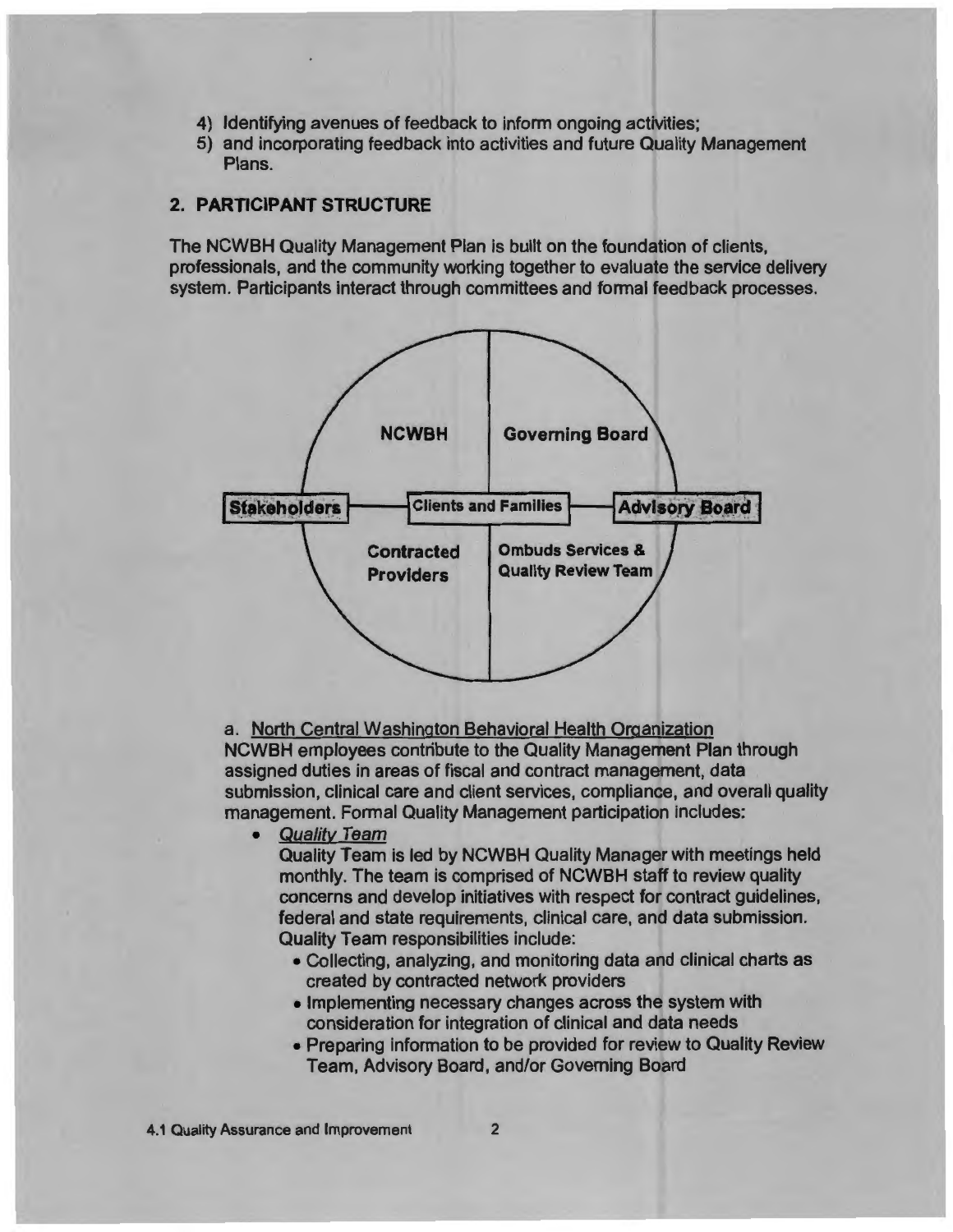- Monitoring deadlines for NCWBH and contracted provider deliverables and other required submissions
- Identifying gaps and areas of improvement in service delivery, documentation, and reporting
- **Management Team**

Management Team is led by NCWBH Fiscal and Contracts Manager with meetings held monthly. The team is comprised of at least one (1) provider representative from each provider holding positions in their respective agencies in Administration, Director, Management, or designees. Management Team responsibilities include:

- Discussing any changes or updates to the behavioral health network system
- Reviewing or clarifying contracts and other related requirements
- Coordinating and collaborating across the network system
- Identifying gaps and areas of improvement in network coordination
- Information Systems Quality Team (ISQT)

ISQT Is led by NCWBH IS Administrator with meetings held monthly. The team is comprised of at least one (1) provider representative from each provider holding positions in their respective agencies in information systems and data administration. ISQT responsibilities include:

- Discussing data submission, accuracy, integrity, and continuity
- Database consultation, including implementation and use of electronic health record for data collection and submission
- Reviewing changes to process/procedure and discussion issues with data submission
- Reviewing and requesting changes to the electronic health record system
- Clinical Team

Clinical Team is led by NCWBH Clinical Director with meetings held monthly. The team is comprised of at least one (1) provider representative from each provider holding positions in their respective agencies in clinical supervision, program management, or clinical directorship. Clinical Team responsibilities include:

- Reviewing and discussing the clinical process and expectations
- Receiving training from NCWBH Clinical Director on policy and procedure and practice guidelines
- Coordinating and consulting between providers on complex cases
- Identifying gaps and areas of improvement in service delivery and coordination

# b. Governing Board

NCWBH Governing Board assumes all responsibility for oversight of the behavioral health organization/prepaid inpatient health plan. The board is comprised of one (1) elected official from each of the counties in the regional service area (Chelan, Douglas, and Grant). Responsibilities include: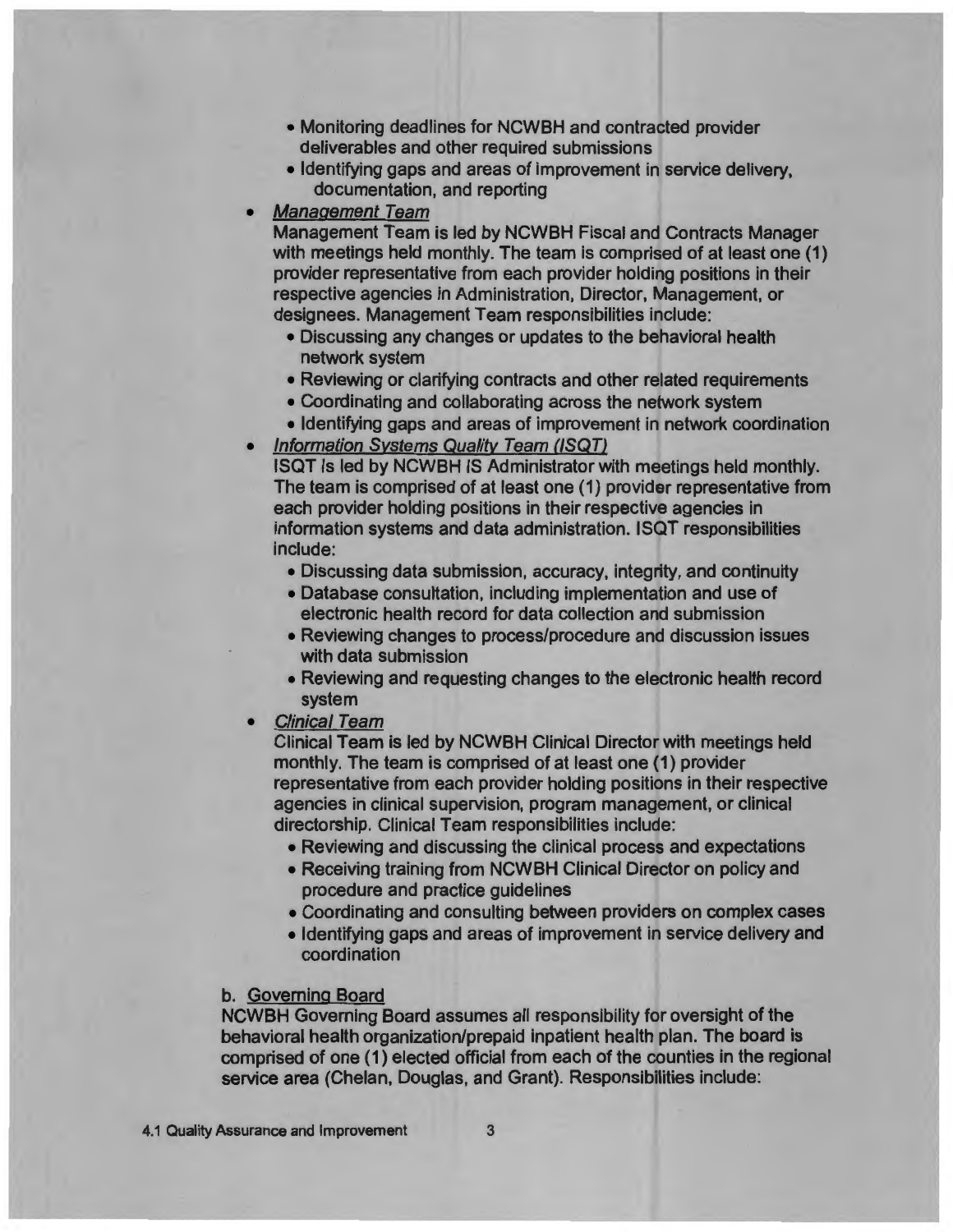- Considering recommendations made by Advisory Board or other appropriate entity regarding NCWBH operations
- Directing NCWBH Administrator in taking appropriate action in response to recommendations or requests

# c. Advisorv Board

The Advisory Board is a volunteer community member board that advises NCWBH and Governing Board on service delivery and operations. Members are expected to represent the area's geographic and demographic population, including minority and cultural diversity. Fifty-one percent (51%) of board membership is comprised of members with lived experience, family, and/or who self-identify as a person in recovery from a behavioral health disorder. Other members include local law enforcement, community partners, other professionals, and community members. An Advisory Board Chair is selected to facilitate meetings independent of NCWBH. Responsibilities of Advisory Board include:

- Identifying areas of growth and improvement through data collection, analysis, and monitoring
- Reviewing information provided by NCWBH and providing feedback
- Reviewing information provided by Quality Review Team and providing feedback
- Presenting recommendations to the Governing Board for approval

# d. Quality Review Team

The Quality Review Team (QRT) is established following guidelines outlined in WAC 388-865-0266 and operates independently of NCWBH. QRT Is comprised of members with lived experience, family, and/or who self-identify as a person in recovery from a behavioral health disorder. Representatives of the QRT are invited to join the Advisory Board. QRT members review the service delivery system through analysis of data, meetings and feedback with consumers and/or their families, and feedback from allied partners with special consideration paid to the following:

- Service diversity, accessibility, and availability of alternatives to hospitalization, including cross-system coordination and range of treatment options
- Overall quality of care, including assessment of the degree to which services are focused on the individual with respect for age and culture
- Effectiveness of NCWBH and contracted provider coordination with allied systems including, but not limited to, schools, state and local hospitals, jails, and shelters
- Individual outcomes in rehabilitation and recovery and consumer satisfaction

e. Ombuds Services

4.1 Quality Assurance and Improvement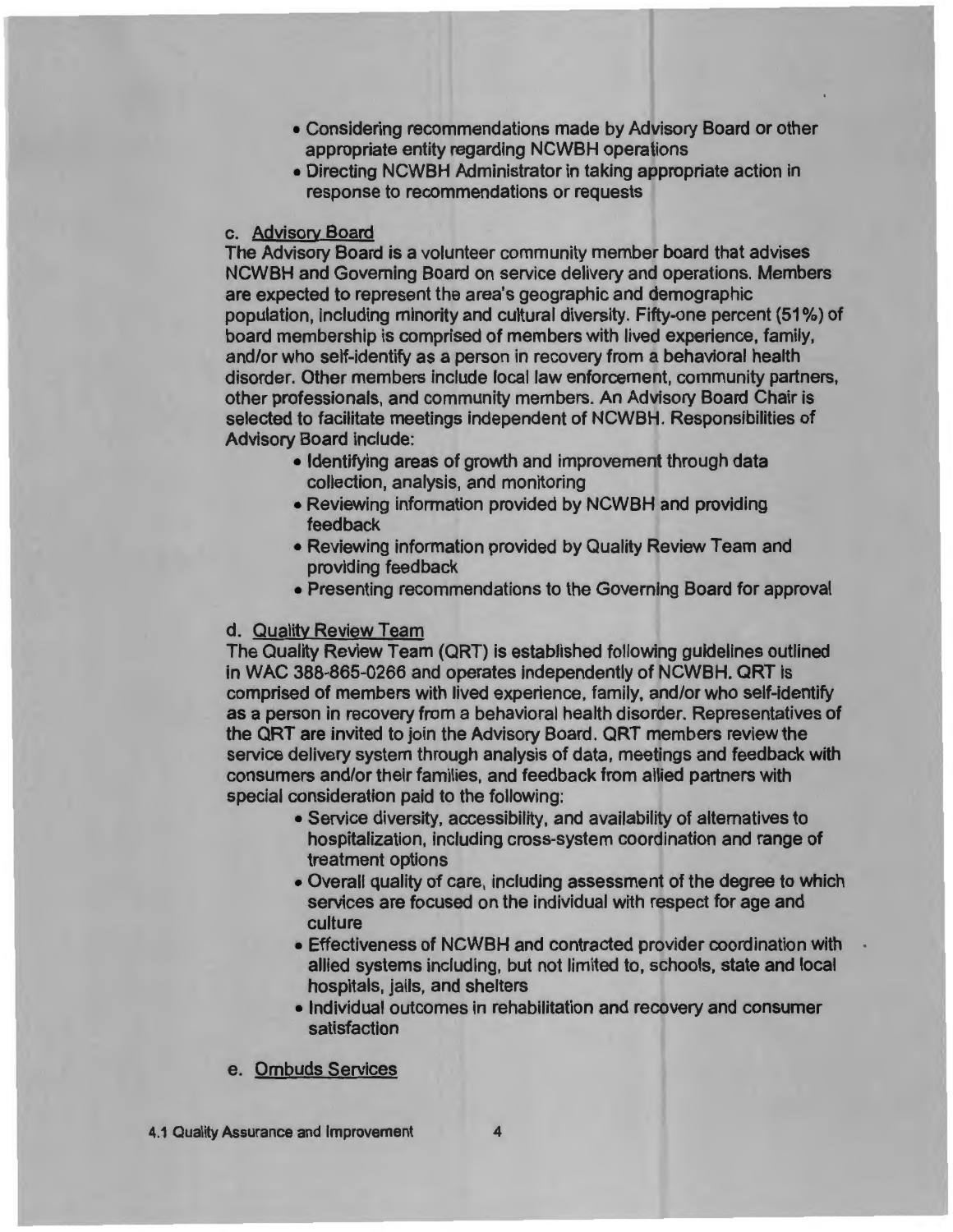Ombuds Services are made available in accordance with WAC 388-865- 0262. NCWBH contracts Ombuds services with a community partner to ensure independent functionality from NCWBH and providers. Responsibilities include:

- Working as a consumer advocate
- Assisting with filing and resolution of Grievances with NCWBH or providers
- Facilitating and overseeing the QRT
- Submitting monthly complaint/Grievance reports to NCWBH
- Providing quality improvement recommendations to the Advisory Board and Governing Board

# f. Family Youth and System Partner Roundtable (FYSPRT)

The FYSPRT meetings are intended to provide a forum for youth and families who have received services from the broader children's systems to discuss their experiences with community partners and identify gaps in the community network. NCWBH employs a FYSPRT Coordinator who organizes the roundtable, including member recruitment, and assists in facilitating meetings. Membership is comprised of community partners and past or present youth and family service recipients. A FYSPRT representative is invited to join the Advisory Board.

### g. Contracted Providers

Contracted providers in NCWBH service area provide direct service and support to eligible clients and families. Representatives from providers participate in Management Team, ISQT and Clinical Team and attend Stakeholders, Advisory Board, and Governing Board. Provider representatives may be asked to participate in additional committees as needed and appropriate to content or intent.

### h. Stakeholders

Allied community partners meet once per month to review and discuss systems delivery from all aspects of health and social services. Participants may include, but are not limited to, representatives of social and health services, social service provider agencies, behavioral health provider agencies, local hospital and other healthcare providers, local law enforcement and juvenile justice, and local government. Two groups meet for these purposes- Stakeholders of Chelan and Douglas Counties and Stakeholders of Grant County. A representative of Stakeholders provides updates and feedback to the Governing Board.

# i. Clients and Families

Clients of behavioral health services and their families and supports are the foundation of Quality Management. All recipients of NCWBH provider services provide feedback to the system through exercising their right to file Grievances. Clients also have access to Ombuds Services for advocacy assistance. Clients are also encouraged to complete Satisfaction Surveys at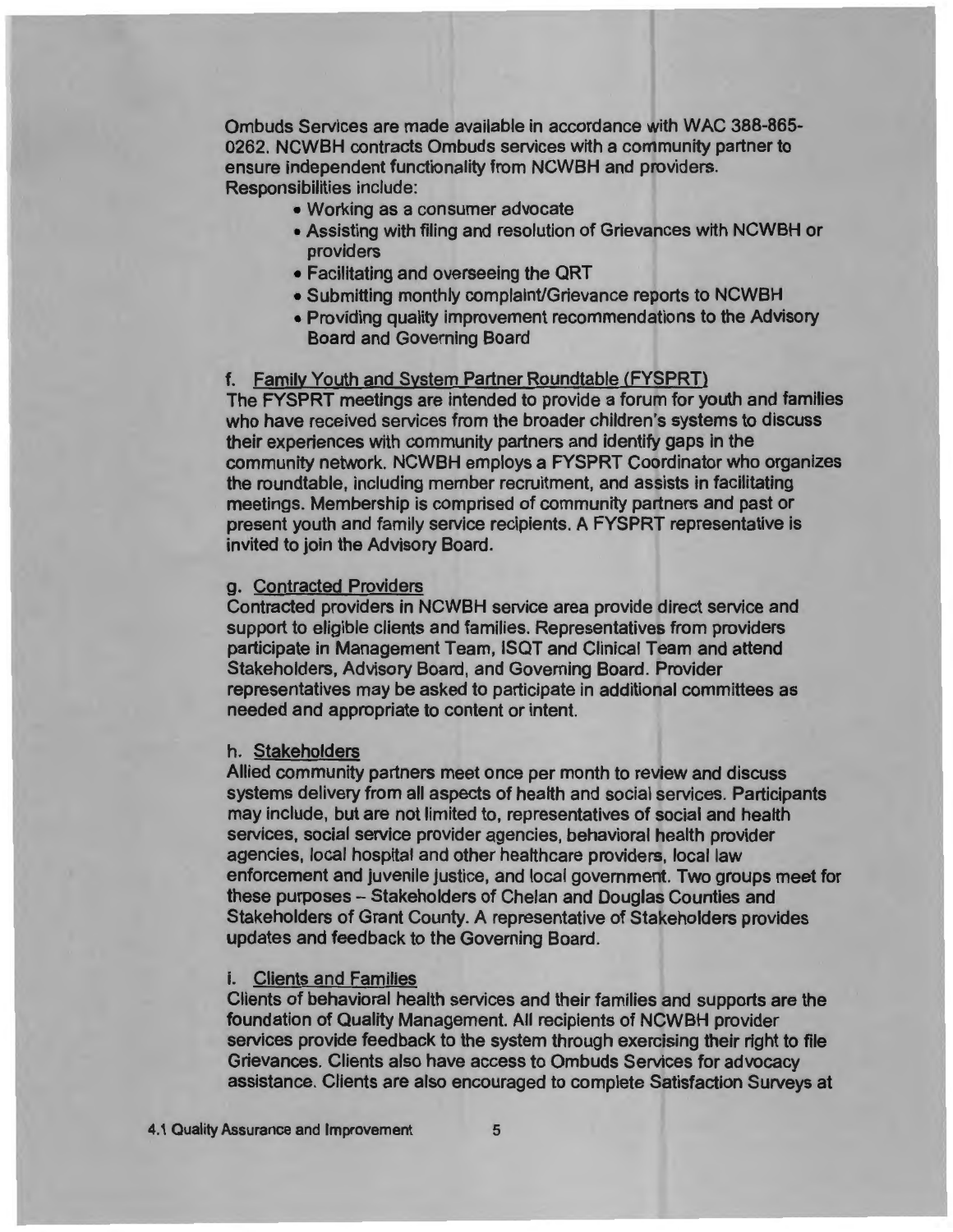various points of treatment services with results reviewed by the QRT and Clinical Team. Formal participation is encouraged through QRT and Advisory Board.

I

!

# **3. QUALITY ASSURANCE AND IMPROVEMENT**

NCWBH regularly monitors data submission, clinical activities, and administrative functions for Quality Assurance and Improvement. Specific monitoring activities and targeted initiatives are described in the Quality Management Work Plan, including expected outcomes and methods of measurement.

# a. Data Submission and Monitoring

NCWBH Information Systems Administrator and Analysts ensure all data is collected and submitted in accordance with guidelines established by Federal and State guidelines as outlined in in NCWBH MIS Quality Control and Assurance Plan and/or policy and procedure. NCWBH IS staff also provide technical assistance in the use of the electronic health record for data entry, submission, and correction.

In addition to Quality Assurance, data reports are obtained from the electronic health record systems to support Quality Improvement activities. Data reflecting Performance Measures, Performance Improvement Plan interventions, and other targeted areas is collected and analyzed. Trends in data provide feedback on effectiveness of improvement initiatives.

#### b. Clinical Monitoring

NCWBH monitors the clinical provision of services by contracted providers through reviews of client charts and other clinical documentation. A representative sample of client charts (the smaller of 10% or a total of 500) is reviewed annually. Providers are monitored for essential compliance with WAC standards, adherence to Practice Guidelines, and for use of targeted interventions outlined in Performance Improvement Plans or other Quality Improvement initiatives. At a minimum, the following is reviewed:

- Traceability of Services, including documentation of established Medical Necessity and meeting Access to Care Standards
- Timeliness of Services, including compliance with access and appointment standards
- Range of Services/Network Adequacy
- Provision of culturally competent services
- Coordination with Primary Care and other providers
- Over/Underutilization of Services

# c. Contract Monitoring (Administrative Reviews)

Providers are monitored for contract compliance once per year during the Administrative Review. Provider policies and procedures are verified, personnel files are reviewed, technology security is reviewed, and facility walk-throughs are completed. Data Submission/Monitoring and Clinical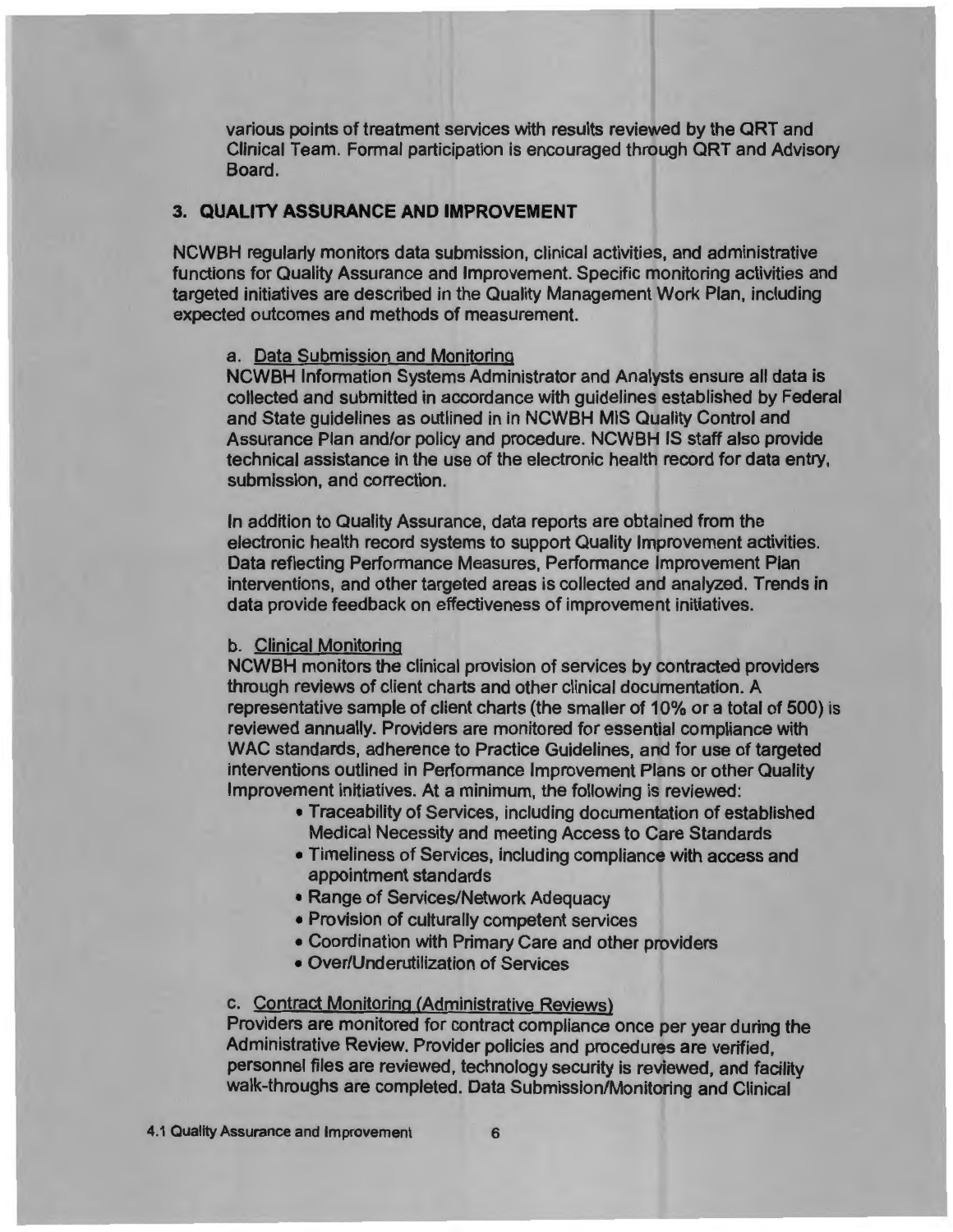Monitoring results are included in the overall Administrative Review score and results.

NCWBH holds additional contracts and subcontracts to maintain operations and make necessary treatment modalities and services available. Contracts and activities are monitored depending on delegated duties and subcontract requirements. These include:

- Out of network substance use disorder residential treatment providers are monitored by their "home BHO" using a state-wide review tool to ensure all residential facilities for SUD treatment meet state-wide standards. Results are available amongst BHOs for review. NCWBH contracts with ten (10) out of network providers for residential services.
- Authorizations for outpatient mental health and outpatient and residential substance use disorder services are completed by a subcontracted agency. Utilization management plans and authorization instructions and any subsequent revisions or updates are provided to the subcontractor for guidance in authorization decisions. NCWBH monitors daily reports of authorizations and denials and assists providers and the subcontractor in ensuring adequate information is available to make authorization determinations.
- NCWBH holds a regional contract for 24-hour Crisis Line Services. Two crisis line phone numbers are available depending on the individual's county of residence. Daily call summary reports are sent to the crisis service providers with respect to the caller's county of origin. Providers are expected to review these reports to identify further needs of the callers. Reports of total call volume and outcomes will be monitored by NCWBH at least monthly to ensure appropriate call volume within contract and verify adherence to call procedures.

## d. Grievance Reporting and Monitoring

NCWBH and providers develop Grievance policies in adherence with applicable standards. Providers are monitored for development of policy, training of staff, provision of information to clients, reporting of Grievances and Resolutions, and completion of acknowledgments and notifications within established timelines. Provider Grievance and Resolution reports are monitored quarterly with additional reviews conducted when necessary. Grievance and Resolution reports from Ombuds Services are requested quarterly. NCWBH provides Grievance, Resolution, and Appeal reports to DBHR quarterly. These reports include total Grievances, Resolutions, and Appeals received/processed by all providers, Ombuds, and NCWBH.

### e. Incident Reporting and Review

All critical incidents meeting criteria established by contract are reported to DBHR within required timelines. Providers are required by contract and policy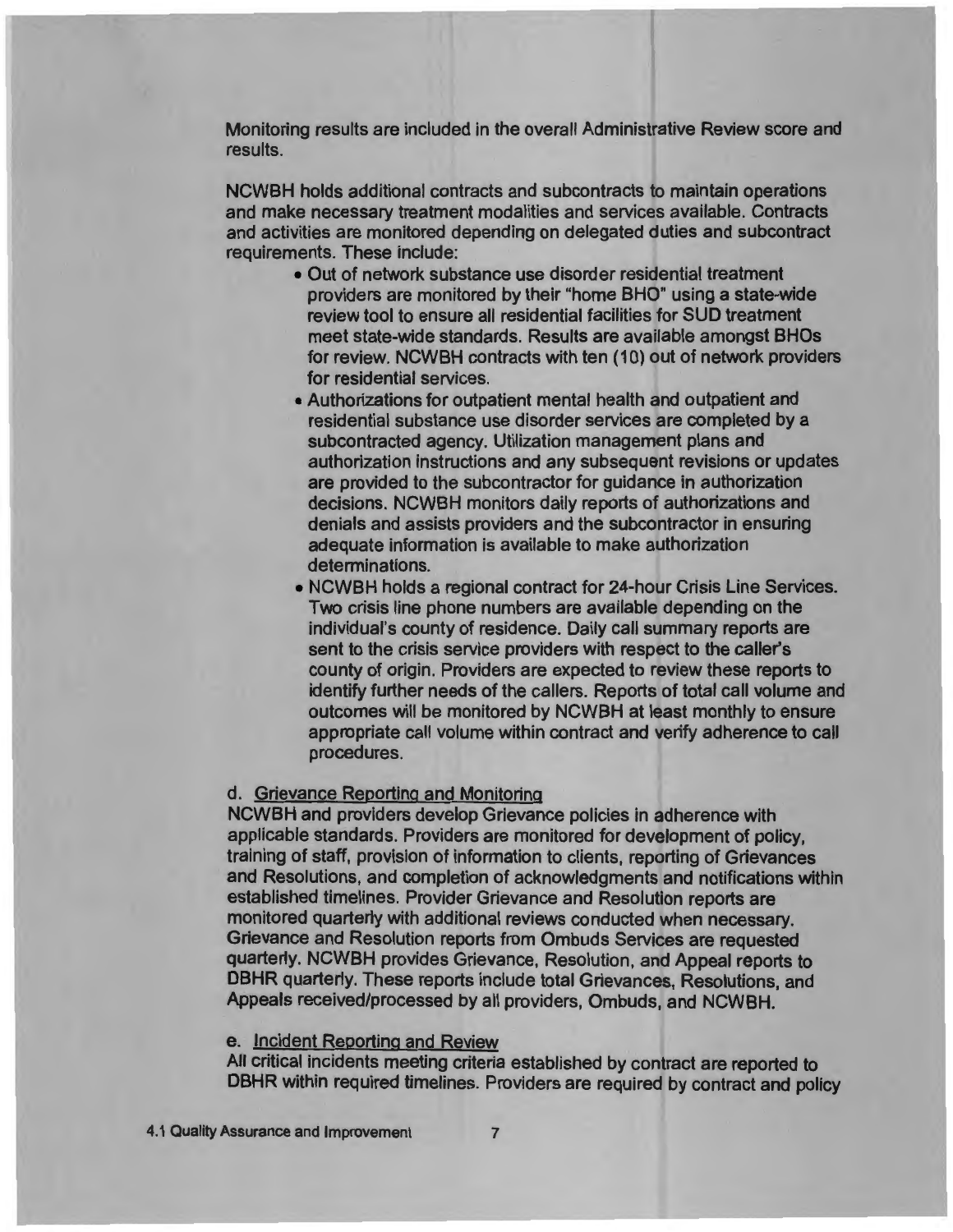to notify NCWBH of incidents within these time lines and conduct or participate in incident reviews. Incident reviews may require a review of clinical charts and/or provider policy and procedure. Recommendations for improvement may be made and any notable trends in incident type or frequency may be used in Quality Improvement initiatives.

#### f. Contract Deliverables

NCWBH maintains compliance with required contract deliverables. Duties to complete submission of these are assigned to appropriate NCWBH staff and reviewed during NCWBH Quality Meeting. Contracted providers are monitored for compliance with contract deliverables with respect for accuracy, completeness, and timeliness of submission. Requests for submission may be made during appropriate provider attended meetings (ISQT, Management, and/or Clinical Team).

#### g. Utilization Management

NCWBH ensures all services are provided at an appropriate scope, duration, and frequency with respect to clinical assessment and client choice and agreement. Utilization Management Plans are written for mental health services and substance use disorder services. Contracted providers and subcontracted authorization agencies are regularly monitored for adherence to these established guidelines of medical necessity, Access to Care Standards, and service provision appropriate to the assessed Level of Care for mental health services (by LOCUS/CALOCUS) or ASAM Placement for substance use disorder services. Periodic updates to State or NCWBH guidelines are provided to providers and the subcontracted agency with follow-up reviews held to ensure implementation of changes. Reviews are conducted as part of Clinical Monitoring, Administrative Review (Contract Monitoring), and/or targeted monitoring as needed.

# h. Fiscal Monitoring

NCWBH completes a Cost Allocation Plan to set methods and processes for allocating funding to contracted providers and subcontractors. Allocations are made with consideration for eligible individuals, service area, provided services, and other contract stipulations. NCWBH submits quarterly Revenue and Expense Reports and is subjected to an annual Financial Audit. All invoices submitted must also include supporting documentation to be reviewed by the payee. Contracted providers are monitored for compliance with fiscal guidelines as applicable to the funding source. Monitoring is completed through submission of quarterly Revenue and Expense Reports, annual Financial Audit, and monthly invoice and supporting documentation review.

#### i. Compliance Monitoring

NCWBH maintains a Compliance Program with adherence to applicable federal and state standards. Elements of this program are outlined in the Compliance Plan, including completion of a Risk Assessment, designation of